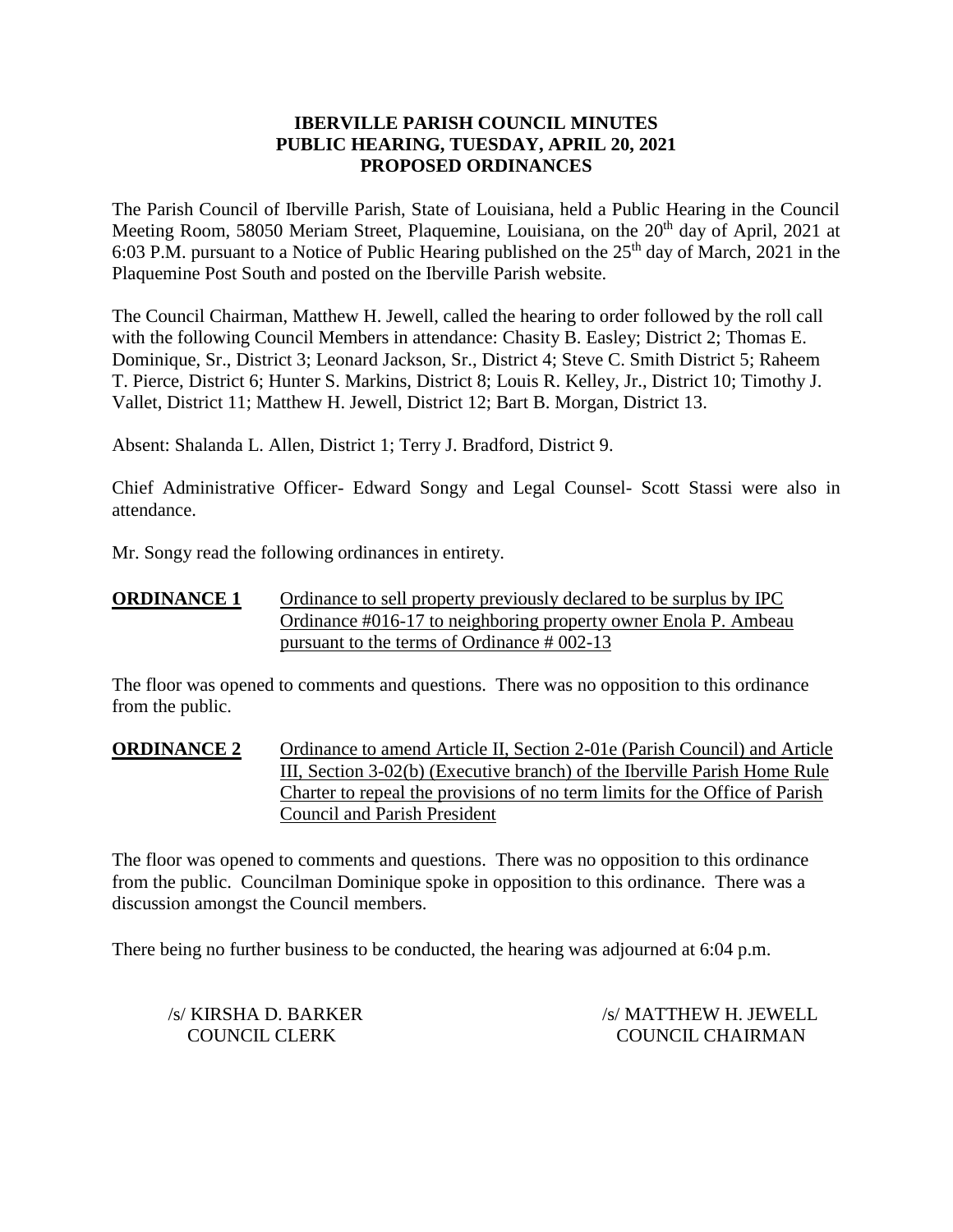### **IBERVILLE PARISH COUNCIL MINUTES REGULAR MEETING, TUESDAY, APRIL 20, 2021**

The Parish Council of Iberville Parish, State of Louisiana, met in Regular Session, in the Council Meeting Room, 2nd Floor, Courthouse Building, 58050 Meriam Street, Plaquemine, Louisiana, on the  $20^{th}$  day of April, 2021.

The Council Chairman, Matthew H. Jewell, called the meeting to order at 6:30 p.m. followed by the roll call with the following Council Members in attendance: Shalanda L. Allen, District 1; Chasity B. Easley; District 2; Thomas E. Dominique, Sr., District 3; Leonard Jackson, Sr., District 4; Steve C. Smith District 5; Raheem T. Pierce, District 6; Hunter S. Markins, District 8; Terry J. Bradford, District 9; Louis R. Kelley, Jr., District 10; Timothy J. Vallet, District 11; Matthew H. Jewell, District 12; Bart B. Morgan, District 13.

#### Absent: None.

Parish President- J. Mitchell Ourso, Jr., Chief Administrative Officer- Edward Songy, and Legal Counsel- Scott Stassi were also in attendance.

A quorum was present and due notice had been posted and published in the Plaquemine Post South newspaper on the 15<sup>th</sup> day of April, 2021. The Pledge of Allegiance followed.

Council Chairman Jewell called for anyone wanting to make public comments to register with the Clerk. No one registered to speak.

#### ADDENDUM

None.

#### PRESENTATIONS AND APPEARANCES

None.

#### APPROVAL OF MINUTES

Upon a motion by Councilman Jackson, and seconded by Councilman Arnold, it was moved to wave the reading of the minutes of March 16, 2021 and approve as written. The motion having been duly submitted to a vote was duly adopted by the following yea and nay votes on roll call:

YEAS: Allen, Easley, Dominique, Jackson, Smith, Pierce, Arnold, Markins, Bradford, Kelley, Vallet, Morgan. NAYS: None. ABSTAIN: None. ABSENT: None.

The motion was declared adopted by the Chairman.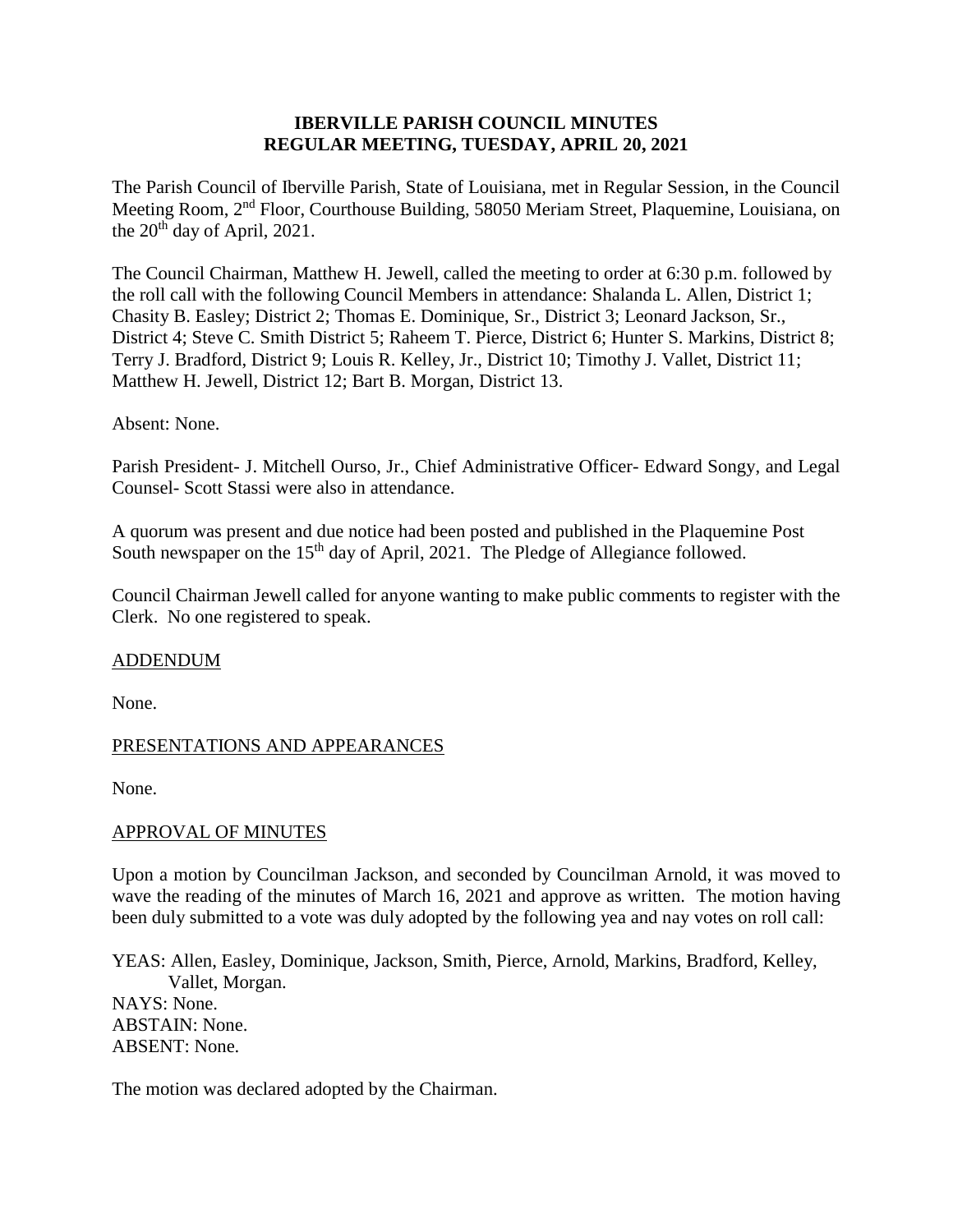## PRESIDENT'S REPORT

President Ourso reported on the following:

- President Ourso talked about the solar farm ordinance being introduced tonight. He read aloud different sections of the proposed ordinance in response to questions some of the Council members had.
- He spoke about the water systems in the parish and the recent heavy rainfall.
- He stated most boat landings are currently closed in the parish for recreational use due to high water levels.
- The Parish had to sandbag Hwy 75 in Bayou Sorrell.
- He spoke to Dr. Shawn Wilson, Secretary of Louisiana DOTD and discussed issues including sandbagging Hwy 75 and Mr. Wilson stated DOTD will fund \$1 million to raise low areas of Hwy 75.
- A notice to the public for commodities to be distributed was presented to the Council. The Greater Baton Rouge Food Bank will be distributing commodities on Saturday, April 24, 2021 from 8:00 a.m. to 9:30 a.m. at MSA West Academy in Plaquemine. The food bank will distribute 300 boxes once a month on a Saturday and products will be loaded into the car.
- Over 817 people have been vaccinated at the Iberville Parish Heath Unit. The State is trying to push a mass vaccination because they have an abundance of vaccines.
- Every year the parish has an audit on how the animal shelter handles and treats the animals by the LA Department of Agriculture and Forestry, and the inspection was in compliance. President Ourso stated the employees do a great job at the animal shelter.
- The Governor's Office of Elderly Affairs is trying to get the Council on Aging facilities back open under strict guidelines. The guidelines were presented to the Council and President Ourso stated some of the guidelines include only two people at a table, they must wear soft masks, and the buildings have to be recertified by the Fire Marshal and DHH. They are asking for a reopening plan state wide and part of the guidelines are to convince the elderly to get vaccinated.
- Mr. Hank Grace, Ms. Desiree Lemoine, Ms. Pam Boesch and others of the Iberville Chambers of Commerce are hosting a meeting with Dr. Shawn Wilson, Secretary of Louisiana DOTD on May 18, 2021 at 11 a.m. - 1 p.m. He stated the council members should attend this meeting to fight for our parish to get a bridge.
- There were eight bidders for the erosion problems along Intercoastal Road. Rigid Construction, LLC was the lowest bidder at \$1.143 million. The Parish wrote an award letter to the lowest bidder but the third bidder which was LMB Services, LLC filed suit for a temporary restraining order. The judge awarded it due to a formality on the bid, therefore awarding it to the second lowest bidder which was Patriot Construction and Industrial. However, the third bidder didn't notify the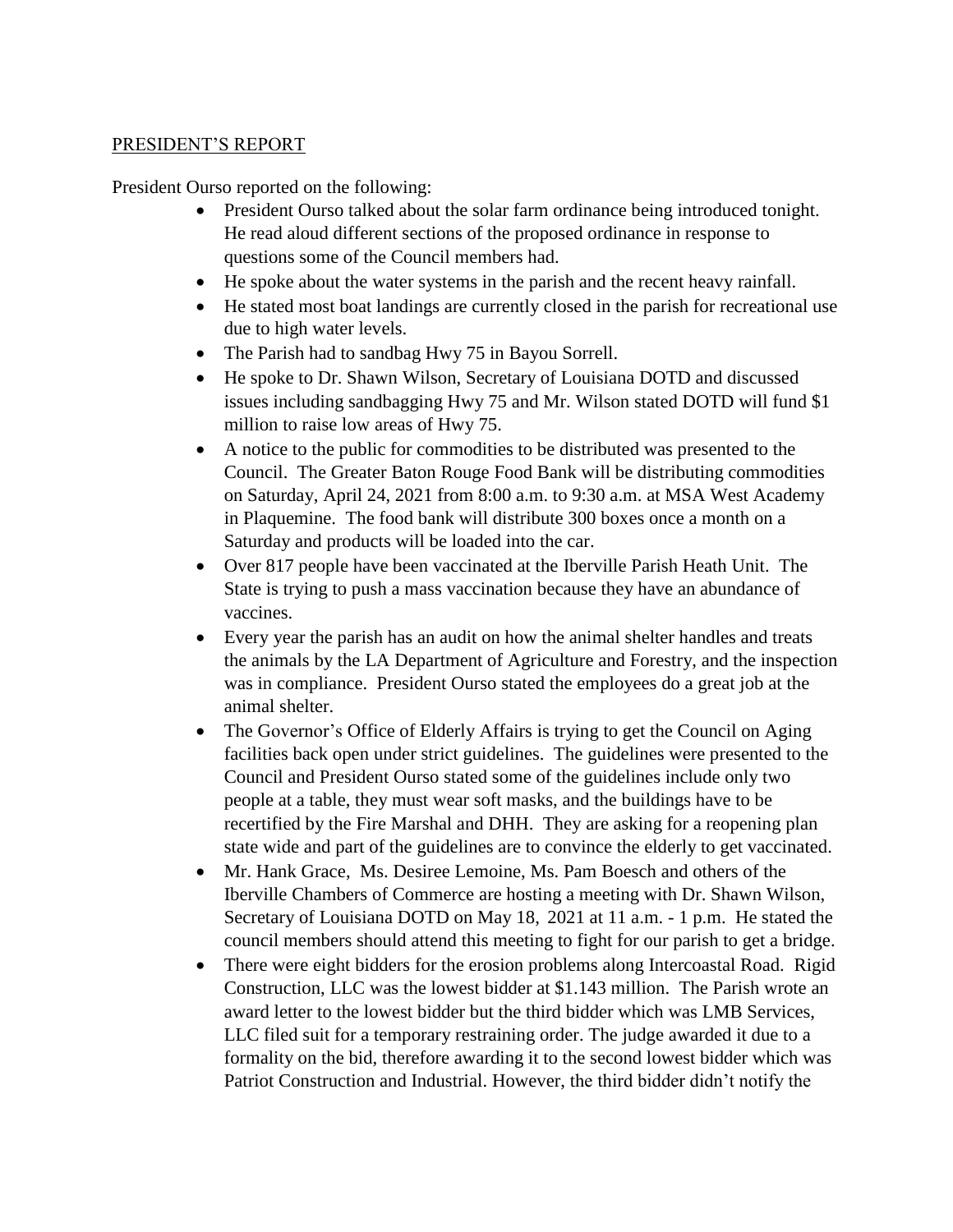first bidder that they were challenging their bid, so a rehearing is being held so that the first bidder is properly notified and served.

- The Bayou Grosse Tete debris cleanup project will go out for bid sometime this summer.
- President Ourso discussed his frustration with DOTD regarding the Dorsey \ Lacroix railroad crossing in District 1. There will be a meeting with DOTD to go and look at the crossing.
- Pictures were presented to the Council of a machine digging out Whaley canal which ties into the White Castle canal. The pictures show the machine digging out the low spots. There are 3 phases of this project in the Trabau and Hymel areas.
- He also thanked Ms. Johanna who does a great job with the flowers at the North Iberville Welcome Center.
- The Parish paid 39 to 40 light bills for Bayou Pigeon residents.

Councilman Markins asked for the day and time for the vaccine appointments at the Health Unit. President Ourso answered they are available on Thursdays from 8 a.m. to 3 p.m. Councilman Markins also asked if the Parish is physically picking up residents for the appointments, and President Ourso stated no.

Councilman Smith asked if you have to have an appointment or if you can just show up, and Mr. Clint Moore stated they not turning away anyone who shows up without an appointment.

# FINANCIAL REPORT

Finance Director, Randall Dunn stated Financial statements had been sent out. He also stated in March he would come back to the Council to address the natural gas spike and stated it lasted a couple days and then it went down and he doesn't anticipate a high gas bill due to the price.

# OLD BUSINESS

# **ORDINANCE IPC# 001-21**

# **ORDINANCE TO SELL PROPERTY PREVIOUSLY DECLARED TO BE SURPLUS BY IPC ORDINANCE # 016-17 TO NEIGHBORING PROPERTY OWNER ENOLA P. AMBEAU PURSUANT TO THE TERMS OF ORDINANCE # 002-13**

WHEREAS the Parish of Iberville has a tax interest in the property described below which has been adjudicated for non-payment of property taxes.

WHEREAS the property described below has been previously declared to be surplus by Iberville Parish Council Ordinance #016-17.

WHEREAS the adjudicated property listed herein has been maintained for at least one year by an adjoining landowner. Section 14 of IPC Ordinance # 002-13 states: "Notwithstanding any provision of this Ordinance, Iberville Parish Council may, pursuant to the provisions of La. R.S. 47:2201(2)(B), as revised by Act 511 of 2009, allow adjoining landowners of an adjudicated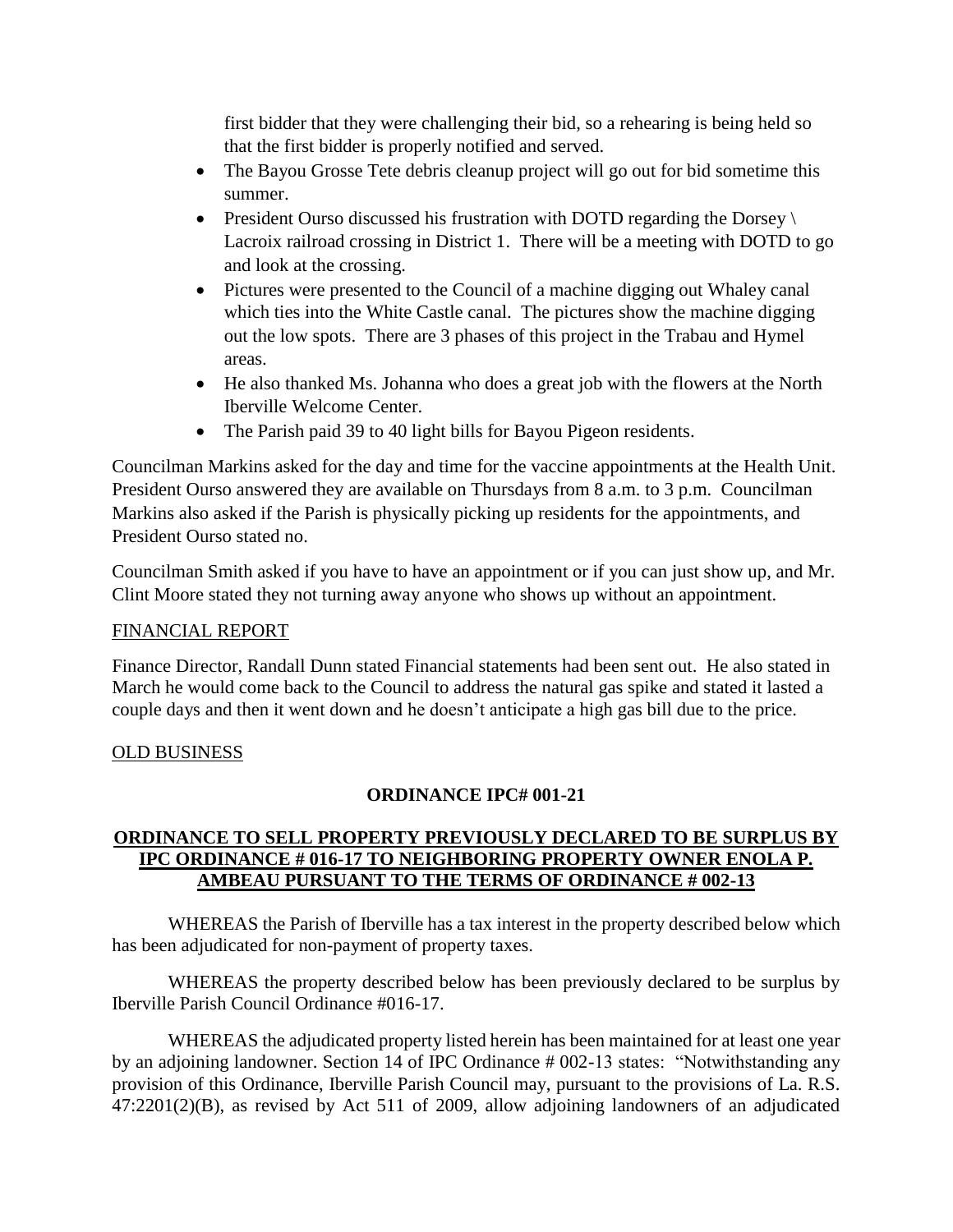property which constitutes an adjudicated vacant lot to purchase the adjudicated vacant lot for any price set by Iberville Parish Council without any public bidding at a public meeting of the Iberville Parish Council provided that Iberville Parish Council determines that the adjoining landowner has maintained the property for a period of one (1) year prior to the sale. Such sale shall be deemed a public sale under the provisions of this subpart."

WHEREAS the requirements of law having been met, including but not limited to, proper notice to any interested parties, advertisement in the official journal of Iberville Parish and the production of the three sworn affidavits attesting to the adjoining landowner's maintenance of the adjudicated lot, the Iberville Parish Council desires to sell the following property:

1.) **Parcel #** 0510654300

**Tax debtor:** Alex Poche, Jr. **Location of property:** 5390 Morris St. **Adjoining landowner intending to acquire ownership:** Enola P. Ambeau **Suggested price:** \$ 1,500.00

BE IT ORDAINED that the property described above is not needed for public purposes and is declared to be surplus and should be returned to commerce.

BE IT FURTHER ORDAINED that the property described above shall be sold to the adjoining landowner listed in accordance with the terms of Ordinance # 002-13 and the Iberville Parish Adjudicated Properties Program as administered by the Parish Administrator.

BE IT FURTHER ORDAINED that the adjoining landowner of the adjudicated property may purchase the adjoining property for the price suggested above unless another price is designated by the Iberville Parish Council.

BE IT FURTHER ORDAINED that all ordinances or resolutions or parts thereof in conflict herewith are hereby repealed.

BE IT FURTHER ORDAINED should any part of this ordinance be declared null, void, invalid, illegal or unconstitutional, the remainder of the said ordinance shall remain in full force and effect.

This ordinance shall become effective on this the  $20<sup>th</sup>$  day of April, 2021.

The foregoing ordinance which was previously introduced at the meeting of the Iberville Parish Council on March 16, 2021 and a summary thereof having been published in the official journal on March 25, 2021, the public hearing on this ordinance held on the  $20<sup>th</sup>$  day of April, 2021, at 6:00 p.m., in the Council Meeting Room, 58050 Meriam Street, Plaquemine, Louisiana, was brought up for final passage with a motion by Councilman Jackson, and seconded by Councilman Pierce, having been duly submitted to a vote, the ordinance was duly adopted by the following yea and nay vote on roll call:

YEAS: Allen, Easley, Dominique, Jackson, Smith, Pierce, Arnold, Markins, Bradford, Kelley, Vallet, Morgan.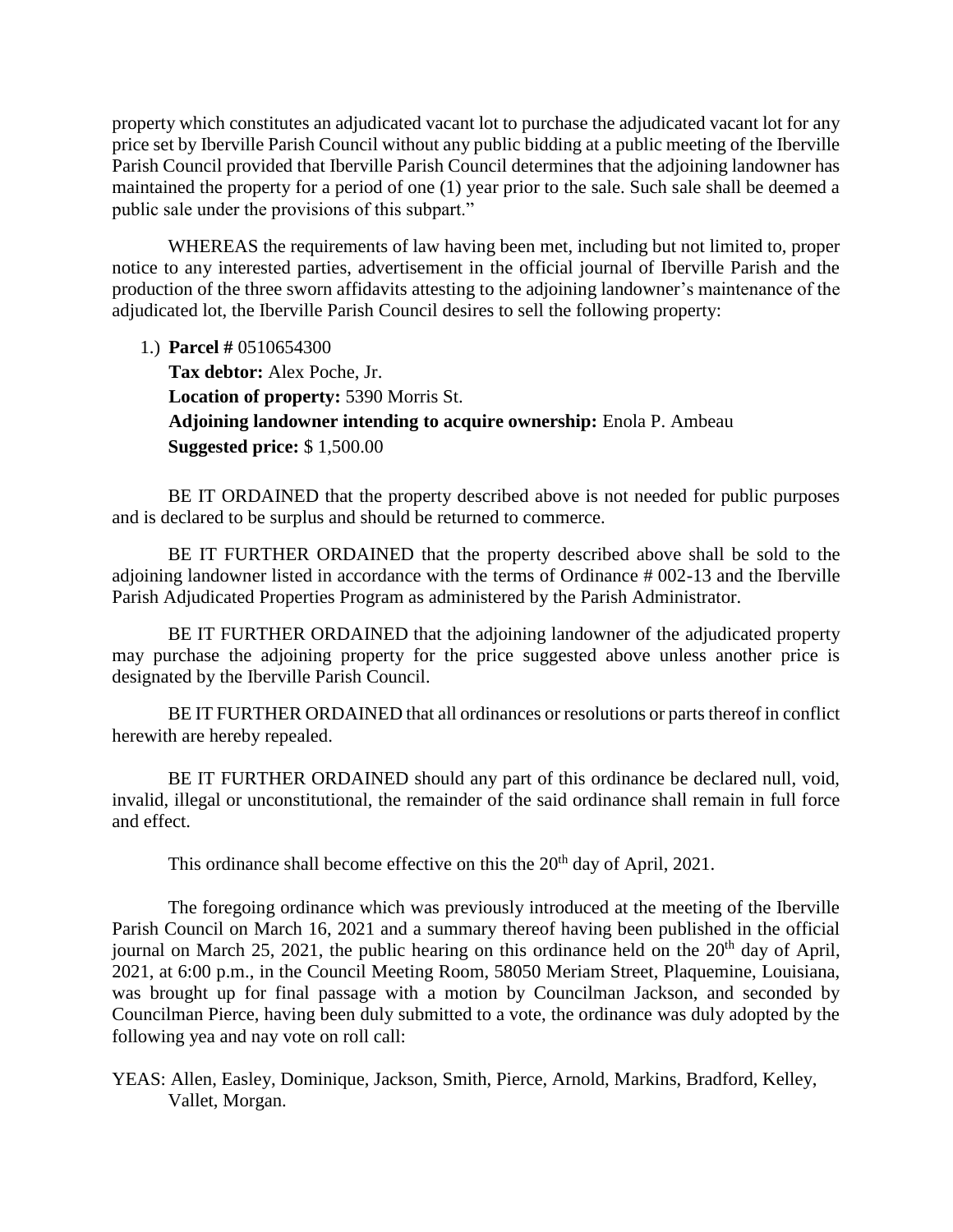NAYS None. ABSTAIN: None. ABSENT: None.

The ordinance was declared adopted by the Chairman on the 20<sup>th</sup> day of April, 2021.

# **ORDINANCE TO AMEND ARTICLE II, SECTION 2-01E (PARISH COUNCIL) AND ARTICLE III, SECTION 3-02(B) (EXECUTIVE BRANCH) OF THE IBERVILLE PARISH HOME RULE CHARTER TO REPEAL THE PROVISIONS OF NO TERM LIMITS FOR THE OFFICE OF PARISH COUNCIL AND PARISH PRESIDENT**

### SUBSTITUTE MOTION

Upon a substitute motion by Councilman Dominique, and seconded by Councilman Markins, it was motioned to remove the ordinance from the agenda. The motion having been duly submitted to a vote was duly adopted by the following yea and nay votes on roll call:

YEAS: Allen, Easley, Dominique, Jackson, Pierce, Arnold, Markins, Kelley, Morgan. NAYS: Smith, Bradford, Vallet. ABSTAIN: None. ABSENT: None.

The substitution motion was adopted and the proposed ordinance was removed from the agenda.

#### NEW BUSINESS

- A) Introduction of Ordinances
	- 1) Ordinance providing for the incurring of debt and issuance of Seven Million Five Hundred Thousand Dollars (\$7,500,000) of Sales Tax Bonds, Series 2021, of the Parish of Iberville, State of Louisiana; prescribing the form, terms and conditions of said Bonds; designating the date and place of payment of said Bonds; providing for the payment thereof in principal and interest; authorizing the agreement with the Paying Agent, if necessary; and providing for other matters in connection therewith
	- 2) Ordinance to regulate Trail Rides within unincorporated areas of Iberville Parish
	- 3) Ordinance to establish the Magnolia Power, LLC Industrial Area within Iberville Parish
	- 4) Ordinance to designate the Office of Louisiana State Fire Marshal to investigate suspected arson and suspicious fires and fire related fatalities in the unincorporated areas of Iberville Parish
	- 5) Ordinance establishing regulations for Solar Farms in unincorporated area of Iberville Parish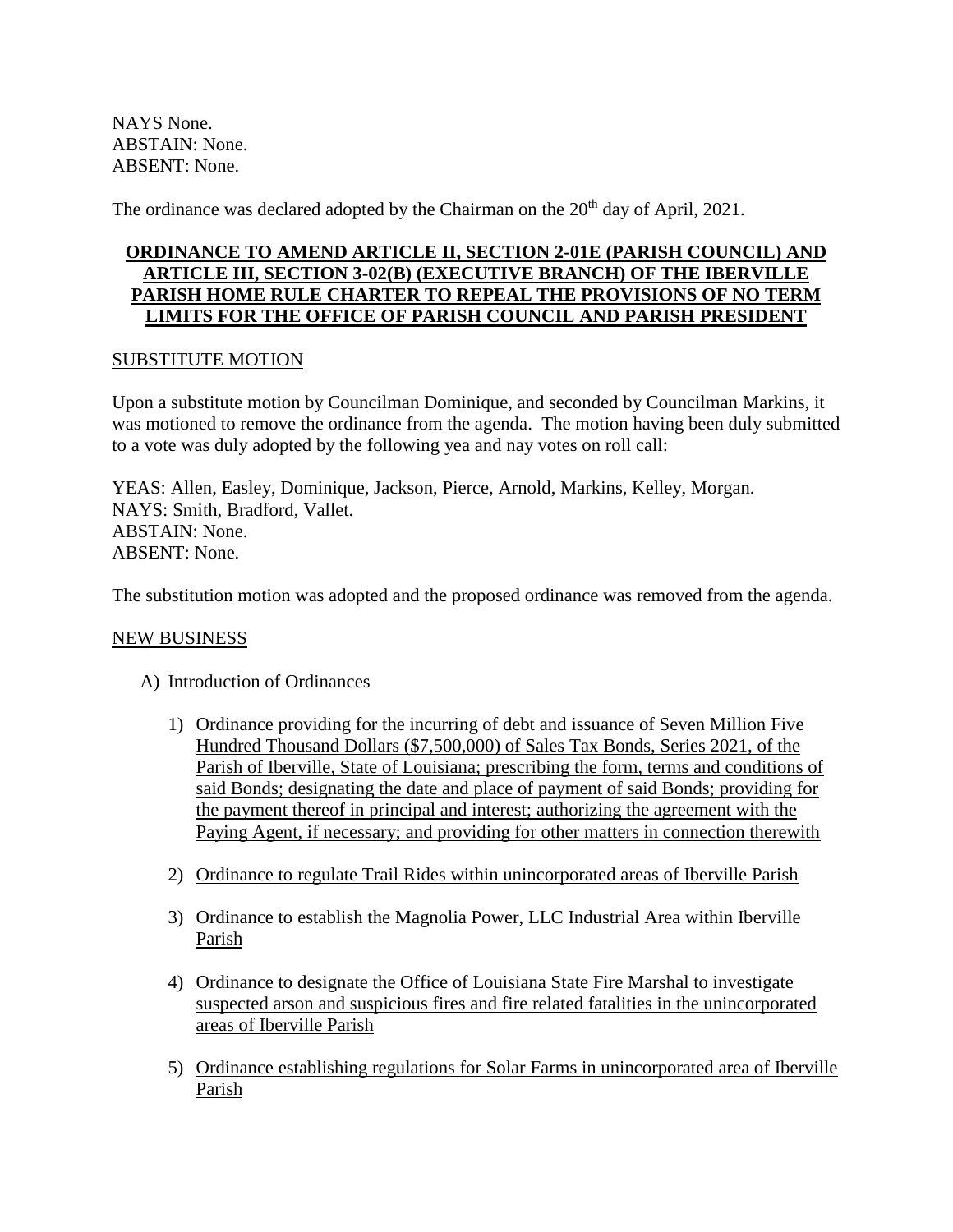Upon a motion by Councilman Bradford, seconded by Councilman Markins, it was moved that a public hearing be held on Tuesday, May 18, 2021 at 6:00 p.m. on the introduced ordinances.

The motion having been duly submitted to a vote, was duly adopted by the following yea and nay votes on roll call:

YEAS: Allen, Easley, Dominique, Jackson, Smith, Pierce, Arnold, Markins, Bradford, Kelley, Vallet, Morgan. NAYS None. ABSTAIN: None. ABSENT: None.

The motion was declared adopted by the Chairman on April 20, 2021.

A moment of silence was held for the late Mr. Dale Stampley, a longtime employee for the parish.

#### RESOLUTION COMMITTEE REPORT

The Resolution Committee met on Tuesday, April 20, 2021 at 6:15 p.m., followed by the roll call with the following Resolution Committee Members only in attendance: Smith, Vallet, Pierce, Arnold, Kelley, Markins, Jackson, Morgan, Dominique.

Absent: None.

The following resolutions were read aloud by Mr. Songy:

- A) Resolution to permanently relocate Voting Precinct Number 5 currently located at Bayou Pigeon Library located at 36625 LA. Highway 75, Plaquemine, LA 70764 to new Bayou Sorrel-Bayou Pigeon Fire Station located at 35575 LA. Highway 75, Plaquemine, Louisiana 70764
- B) Resolution authorizing Parish President to sign grant application requests and all documentation related to funding from Capital Area Human Services District for Iberville Parish Council Substance Abuse Program for prevention and treatment

There were no questions from the Council or the public.

Councilman Dominique made a recommendation to forward the resolutions to the regular meeting, seconded by Councilman Pierce. The recommendation having been duly submitted to a vote was duly adopted by the following yea and nay votes on roll call by Resolution Committee Members only:

YEAS: Smith, Vallet, Pierce, Arnold, Kelley, Markins, Jackson, Morgan, Dominique. NAYS: None.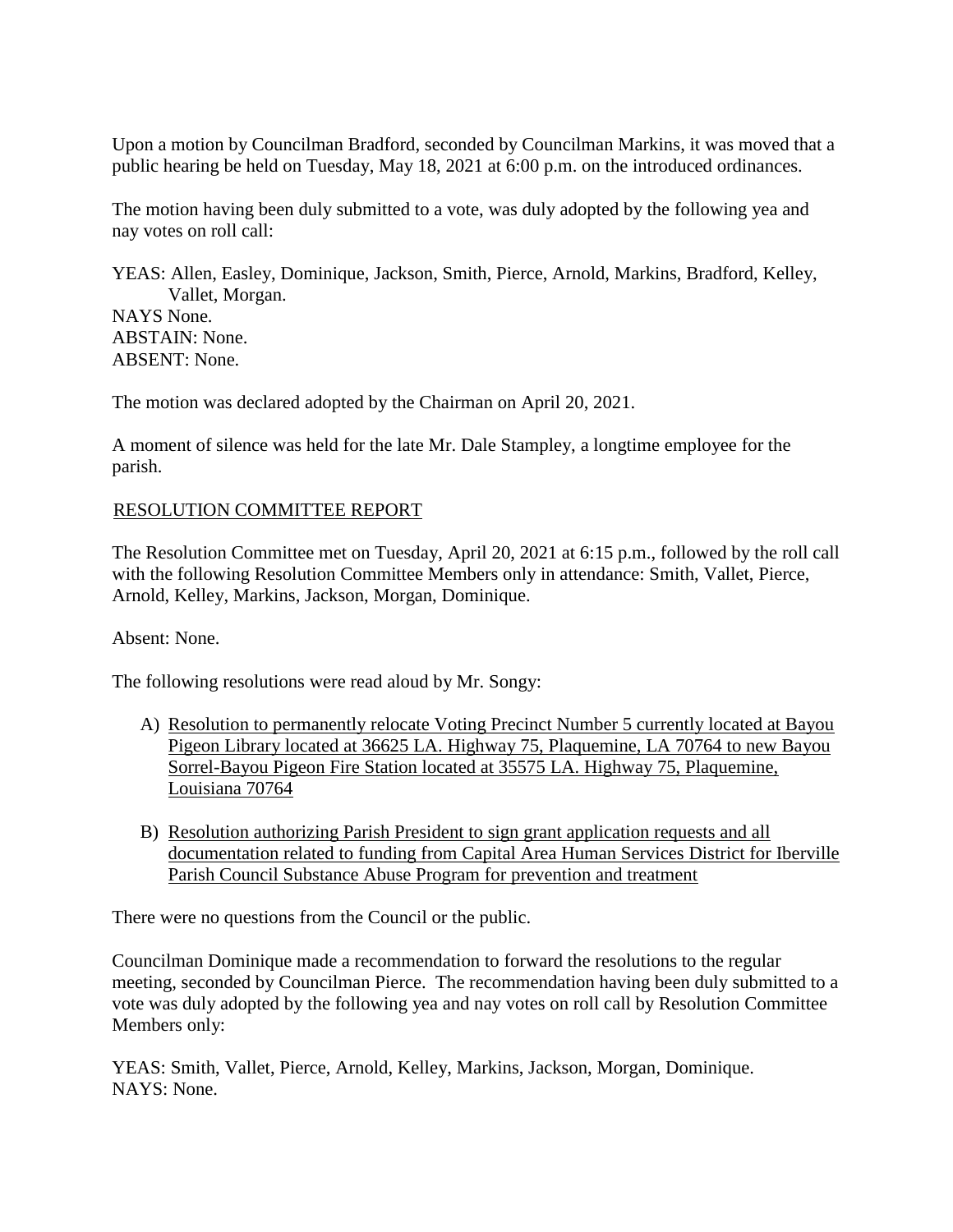ABSTAIN: None. ABSENT: None.

The recommendation was declared adopted by the Chairman to forward the resolutions to the regular meeting.

#### DURING THE REGULAR MEETING:

#### **RESOLUTION IPC# 2021-008**

## **RESOLUTION TO PERMANENTLY RELOCATE VOTING PRECINCT NUMBER 5 CURRENTLY LOCATED AT BAYOU PIGEON LIBRARY LOCATED AT 36625 LA. HIGHWAY 75, PLAQUEMINE, LA 70764 TO NEW BAYOU SORREL-BAYOU PIGEON FIRE STATION LOCATED AT 35575 LA. HIGHWAY 75, PLAQUEMINE, LOUISIANA 70764**

 WHEREAS, the following resolution was introduced by Councilman Arnold and seconded by Councilwoman Easley.

 WHEREAS, the Iberville Parish Council has constructed a new modern fire station located at 35575 LA Highway 75, Plaquemine, LA 70764 which is larger and will provide more space, parking and conveniences for the general public for voting purposes.

 WHEREAS, La. R.S. 18:534 provides once a polling place is established, it may only be changed by a vote of the parish governing authority. The Parish Polling Place Accessibility Survey for the new Bayou Sorrel-Bayou Pigeon Fire Station located at 35575 LA Highway 75, Plaquemine, LA 70764 is attached to this Resolution.

 WHEREAS, the Iberville Parish Council does hereby desire to relocate the polling place for precinct number 5 currently located at the Bayou Pigeon Library, 36625 LA Highway 75, Plaquemine, LA 70764 to the new Bayou Sorrel-Bayou Pigeon Fire Station located at 35575 LA Highway 75, Plaquemine, LA 70764. This change will provide the voting public and commissioners a modern facility with increased area to conduct voting, more handicapped parking, modern restrooms, and more convenience in conducting elections. The proposed new polling place is located approximately one (1) mile from the existing polling place and will not inconvenience any voters.

NOW, THEREFORE, BE IT RESOLVED by the Iberville Parish Council as follows:

 "Subject to approval by the Louisiana Secretary of State, the polling place for voting precinct number 5 shall be permanently relocated from the Bayou Pigeon Library located at 36625 LA Highway 75, Plaquemine, LA 70764 to the new Bayou Sorrel-Bayou Pigeon Fire Station located at 35575, LA Highway 75, Plaquemine, Louisiana 70764. This precinct location for Precinct No. 5 shall be effective with the October 2021 elections.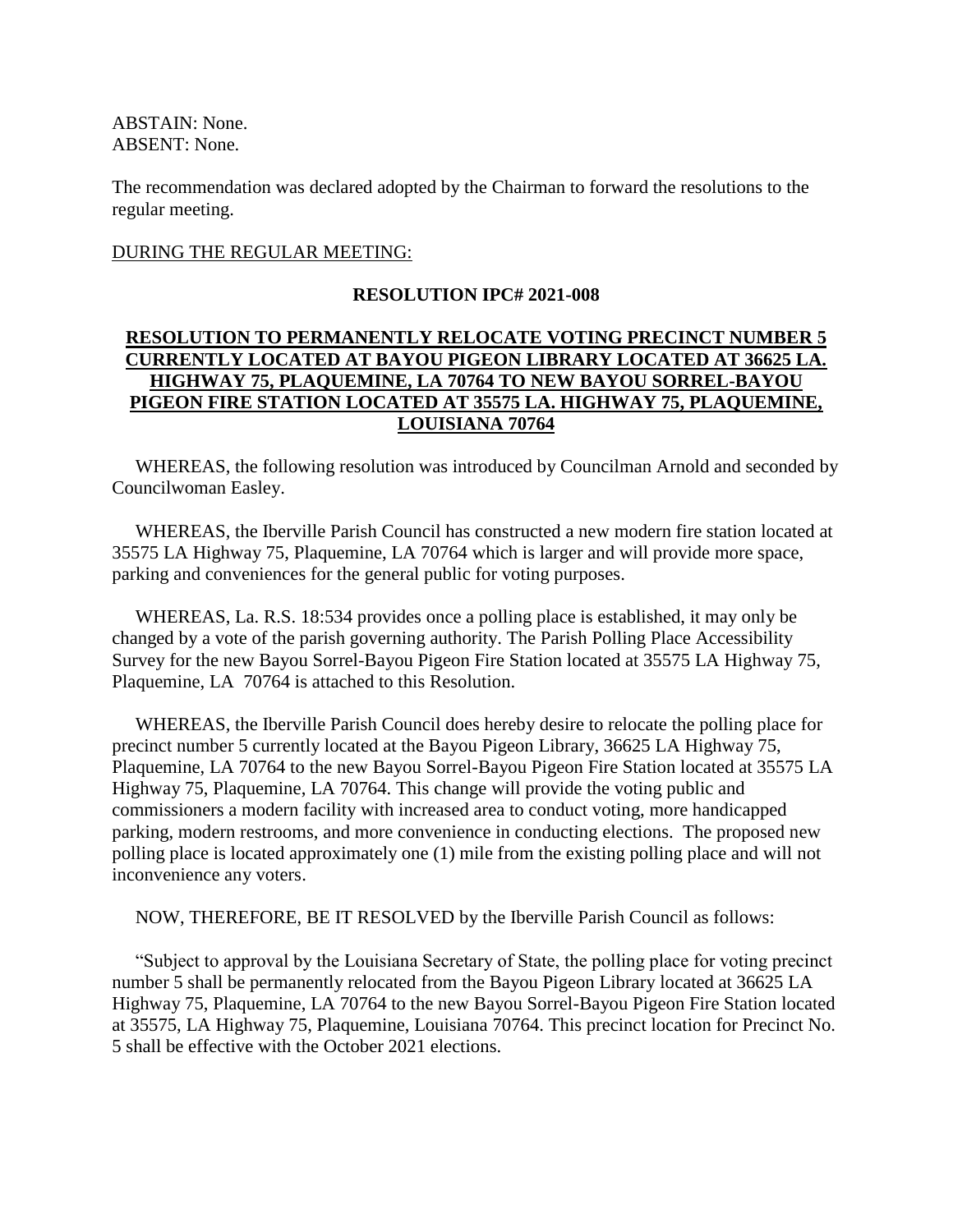"That a copy of this resolution providing for a permanent relocation of Iberville Parish Voting Precinct Number 5 be forwarded immediately to the Louisiana Secretary of State, Iberville Parish Clerk of Court and Iberville Parish Registrar of Voters. That upon approval of the precinct change the Iberville Parish Council shall publish notification of the change in the Parish's Official Journal and notify the Iberville Parish Registrar of Voters to notify the registered voters of said permanent change in polling location for precinct number 5"

The above resolution was duly adopted in regular session this  $20<sup>th</sup>$  day of April, 2021, by the following vote on roll call;

YEAS: Allen, Easley, Dominique, Jackson, Smith, Pierce, Arnold, Markins, Bradford, Kelley, Vallet, Morgan. NAYS None. ABSTAIN: None. ABSENT: None.

The resolution was declared adopted on the  $20<sup>th</sup>$  day of April, 2021.

#### **RESOLUTION IPC# 2021-009**

# **RESOLUTION AUTHORIZING PARISH PRESIDENT TO SIGN GRANT APPLICATION REQUESTS AND ALL DOCUMENTATION RELATED TO FUNDING FROM CAPITAL AREA HUMAN SERVICES DISTRICT FOR IBERVILLE PARISH COUNCIL SUBSTANCE ABUSE PROGRAM FOR PREVENTION AND TREATMENT**

 WHEREAS, the following resolution was introduced by Councilman Arnold and seconded by Councilwoman Easley.

 WHEREAS, the Iberville Parish Council will apply for grant funds from Capital Area Human Services District for its Drug Prevention Program and Outpatient Substance Abuse Treatment Program to be utilized in the program(s) operation for the Iberville Parish Substance Abuse Program in accordance with the terms and conditions of the grant application and awards.

 WHEREAS, the Iberville Parish Council hereby authorizes the submission of grant application(s) to the Capital Area Human Services District for funding of its Drug Prevention Program and Outpatient Substance Abuse Treatment Program.

 NOW, THEREFORE, BE IT RESOLVED by the Iberville Parish Council that J. Mitchell Ourso, Jr., Parish President, is hereby authorized to sign any and all documentation, including applications, requests for funding, payment requests, invoices and all funding documentation related to grant funds to be provided by Capital Area Human Services District to the Iberville Parish Council for funding of the Iberville Parish Substance Abuse Programs.

The above resolution was duly adopted in regular session this  $20<sup>th</sup>$  day of April, 2021 by the following vote on roll call: